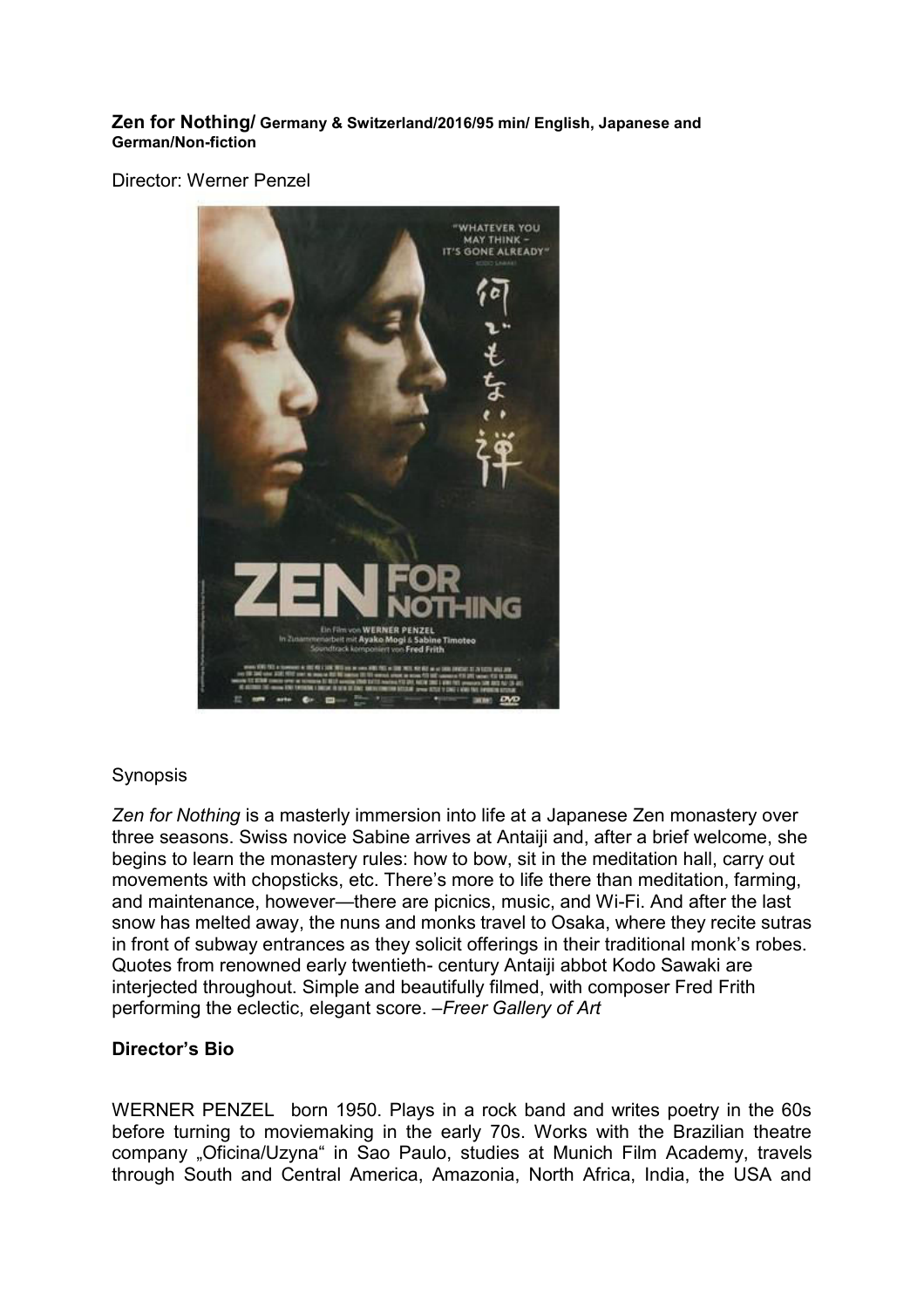Japan. After producing and directing VAGABUNDEN KARAWANE (198O), ADIOS AL ODIO (1986) and other movies, in 1987 he establishes the production company "CineNomad" together with Nicolas Humbert, to collaborate among other movies in two works for cinema STEP ACROSS THE BORDER (1990) and MIDDLE OF THE MOMENT (1995), the film-triptych THREE WINDOWS (1999), the films WHY SHOULD I BUY A BED WHEN ALL THAT I WANT IS SLEEP? (1999), NOT LIKE BEFORE (2005) and BROTHER YUSEF (2005). In 2006 he constitutes "Laboratoire Village Nomade" together with friends in Switzerland to do research and exchange with artists from Europe, USA, Asia, Palestine and Israel, resulting in the installations IN PRAISE OF SHADOWS (2007) and I LOVE YOU I KILL YOU (2008). In 2009 he moves to the island of Awajishima in Japan, to establish the cooperative "nomadomura" together with Ayako Mogi, creating the installations ONE DAY (2011), WALKING ON SOUND (2012), and the movies WHILE WE KISS THE SKY (2016), ZEN FOR NOTHING (2016).

**Credits** 

**directed and photographed by Werner Penzel** 

**written by Werner Penzel in collaboration with Ayako Mogi & Sabine Timoteo** 

**featuring Sabine Timoteo, Muho Noelke & Sangha Community of Antaiji Zen Monastery Japan /** 

**quotes by Kodo Sawaki /** 

**poetry by Jacques Prévert /** 

**original sound recording and editing by Ayako Mogi /** 

**copyright by RecTV Switzerland & Werner Penzel Filmproduktion Germany 2016**